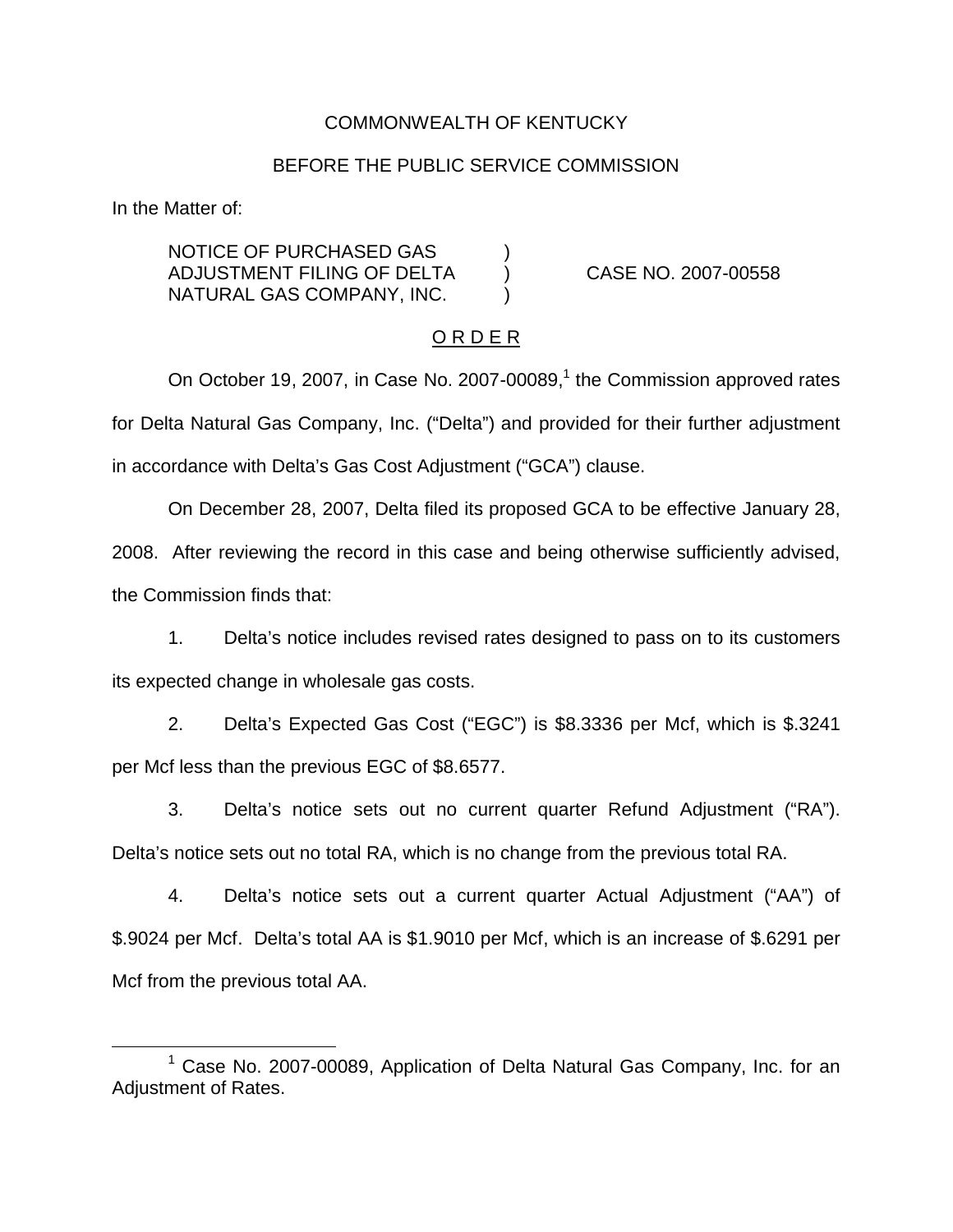5. Delta's notice sets out a Balance Adjustment ("BA") of \$.2048 per Mcf, which represents an increase of \$.2032 per Mcf from the previous BA.

6. Delta's GCA is \$10.4394 per Mcf, which is \$.5082 per Mcf more than the previous GCA of \$9.9312.

7. The rates in the Appendix to this Order are fair, just, and reasonable, and should be approved for final meter readings by Delta on and after January 28, 2008.

IT IS THEREFORE ORDERED that:

1. The rates in the Appendix to this Order are approved for final meter readings on and after January 28, 2008.

2. Within 20 days of the date of this Order, Delta shall file with this Commission its revised tariffs setting out the rates authorized herein.

Done at Frankfort, Kentucky, this 23<sup>rd</sup> day of January, 2008.

By the Commission

ATTEST:

**Executive Director** 

Case No. 2007-00558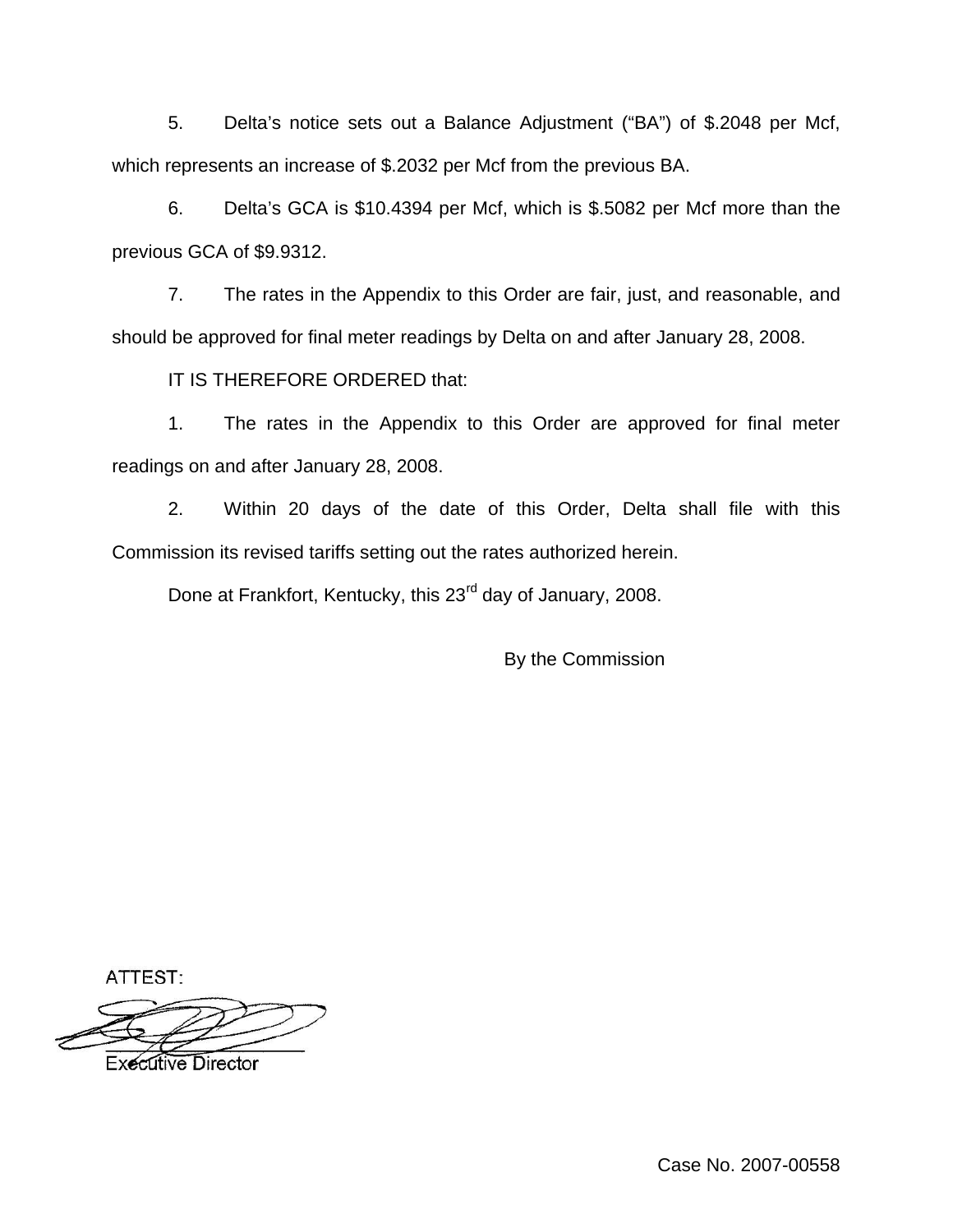## APPENDIX

# APPENDIX TO AN ORDER OF THE KENTUCKY PUBLIC SERVICE COMMISSION IN CASE NO. 2007-00558 DATED JANUARY 23, 2008

The following rates and charges are prescribed for the customers in the area served by Delta Natural Gas Company, Inc. All other rates and charges not specifically mentioned herein shall remain the same as those in effect under authority of this Commission prior to the effective date of this Order.

## RATE SCHEDULES

## AVAILABILITY

Available for general use by residential, commercial, and industrial customers.

### RATES

|                                          | <b>Base Rate</b><br>plus   | <b>Gas Cost</b><br>Recovery<br>Rate<br>equals | <b>Total Rate</b> |
|------------------------------------------|----------------------------|-----------------------------------------------|-------------------|
| <b>Residential</b>                       |                            |                                               |                   |
| <b>Monthly Service Charge</b><br>All Ccf | 15.50<br>S.<br>\$<br>.4158 | \$1.0439                                      | \$1.4597          |
| <b>Small Non-Residential</b>             |                            |                                               |                   |
| <b>Monthly Service Charge</b><br>All Ccf | \$25.00<br>.4158<br>\$     | 1.0439                                        | \$1.4597          |

Large Non-Residential